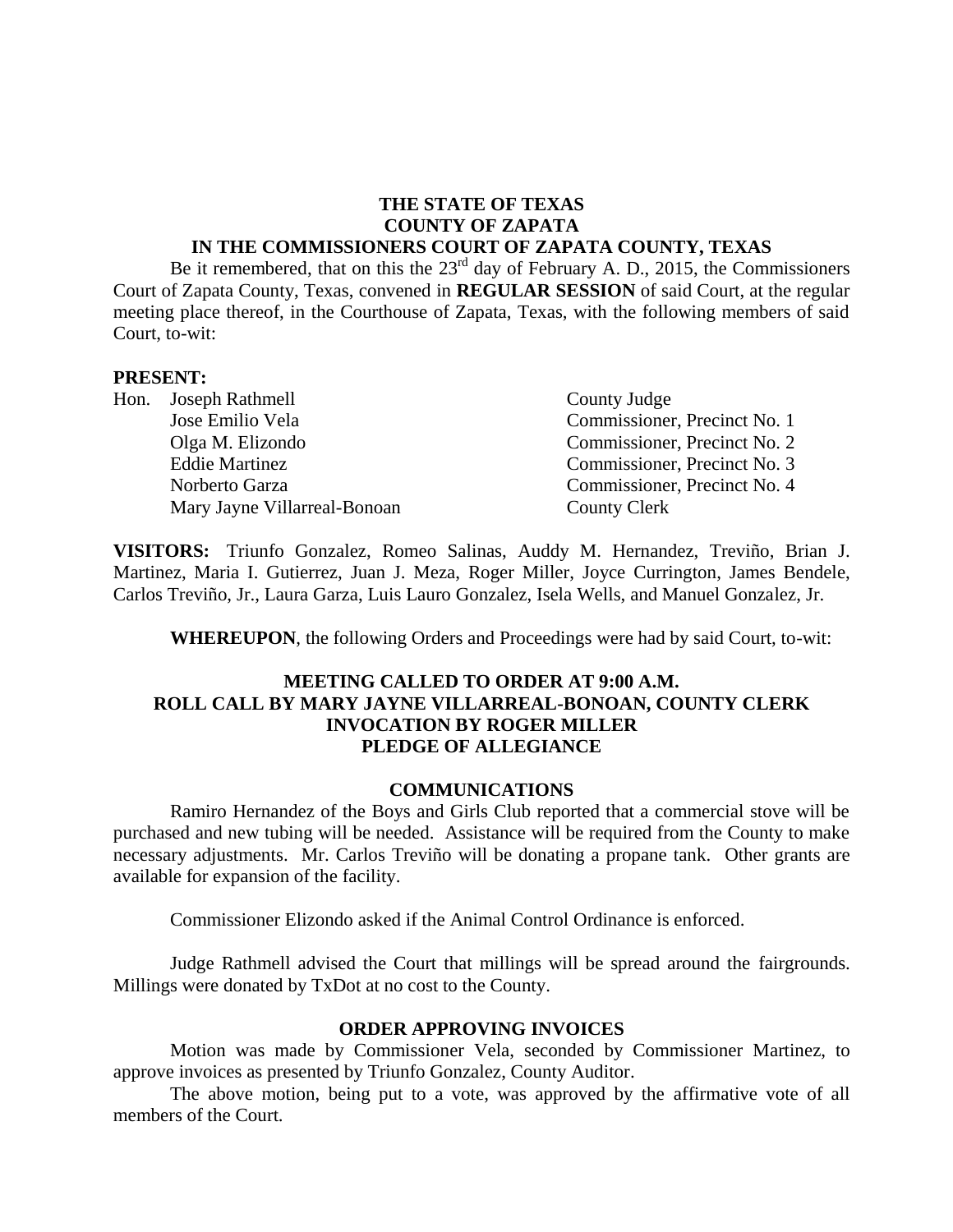### **TREASURER'S REPORT**

No report due at this time.

### **ORDER APPROVING CHECKS ISSUED**

Motion was made by Commissioner Vela, seconded by Commissioner Garza, to approve checks issued as requested by Hon. Romeo Salinas, County Treasurer.

The above motion, being put to a vote, was approved by the affirmative vote of all members of the Court.

# **ORDER AUTHORIZING FALCON RURAL WATER SUPPLY DISCTRICT TO UTILIZE COUNTY RIGHT OF WAY AND ENABLE EXTENSION OF APPROXIMATELY 2000 LINEAR FEET OF 2" PVC PIPE TO DELIVER POTABLE DRINKING WATER**

Motion was made by Commissioner Garza, seconded by Commissioner Vela, to authorize Falcon Rural Water Supply District to utilize a county right-of-way and enable the extension of approximately two thousand linear feet of 2" PVC pipe to deliver potable drinking water for neighboring landowner who has agreed to pay for installation costs as requested by Hon. Jose E. Vela, Commissioner Pct. 1.

The above motion, being put to a vote, was approved by the affirmative vote of all members of the Court.

# **ORDER APPROVING FUNDING FROM 10-543-457 TOBACCO FUND FOR REPAIRS ON AMBULANCES**

Motion was made by Commissioner Vela, seconded by Commissioner Garza, to approve funding from 10-543-457 Tobacco Fund for repairs on 3 ambulances (replacement of motor & miscellaneous repairs) in the amount of \$25,000.00 (TWENTY-FIVE THOUSAND DOLLARS AND NO CENTS) as requested by Juan J. Meza, Fire Chief.

The above motion, being put to a vote, was approved by the affirmative vote of all members of the Court.

## **ORDER APPROVING CHANGE OF FEES FOR USE OF HENRY MARTINEZ COMMUNITY CENTER IN SAN YGNACIO FOR DAY EVENTS ONLY**

Motion was made by Commissioner Martinez, seconded by Commissioner Garza, to approve the change of fees for the use of the Henry Martinez Community Center in San Ygnacio from \$250.00 (TWO HUNDRED FIFTY AND NO CENTS) to \$150.00 (ONE HUNDRED FIFTY AND ZERO CENTS) for day events only, with the customer responsible for cleaning as requested by Hon. Olga M. Elizondo, Commissioner Pct. 2.

The above motion, being put to a vote, was approved by the affirmative vote of all members of the Court.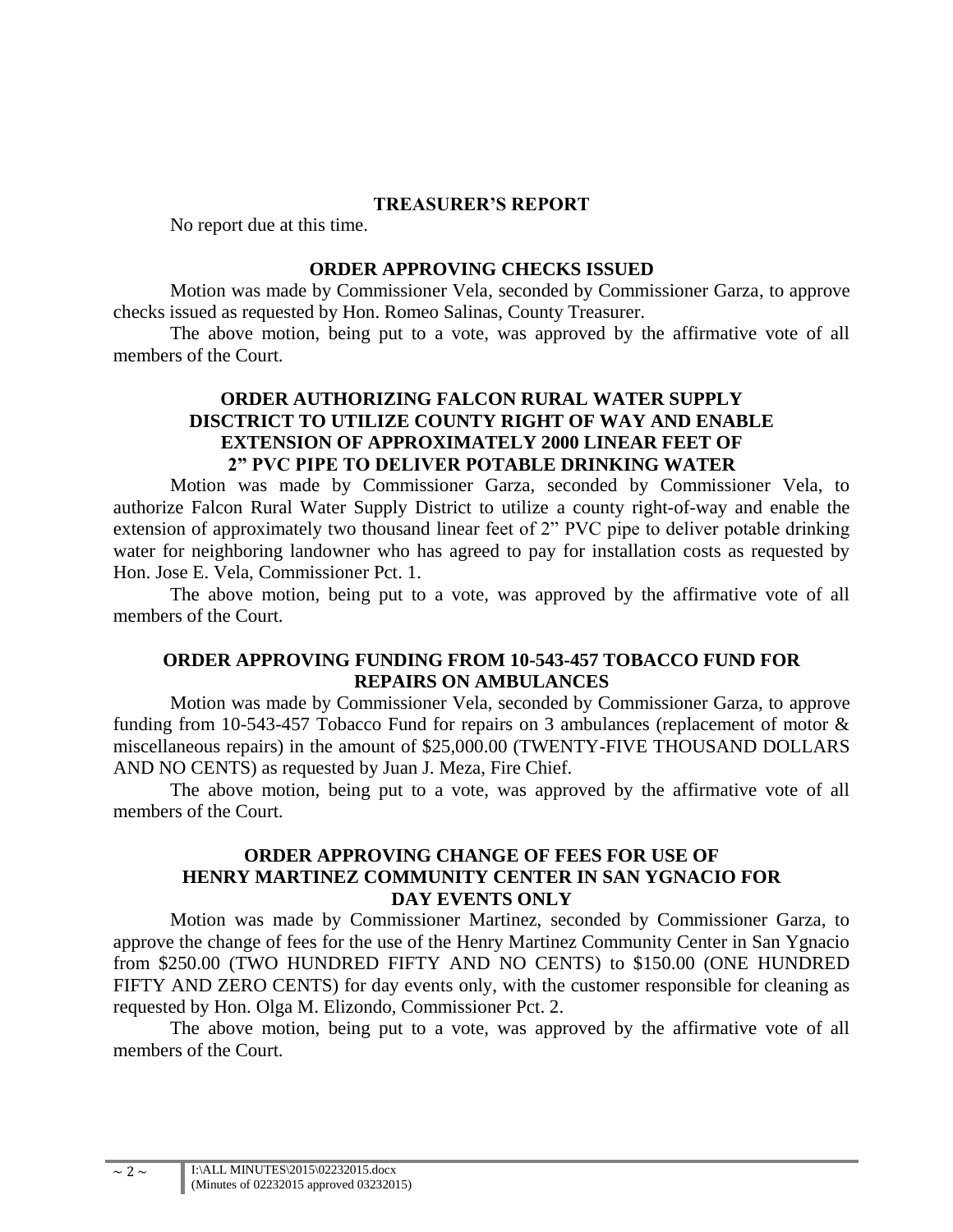# **ORDER APPROVING DONATION FROM JUROR PAYMENTS**

Motion was made by Commissioner Vela, seconded by Commissioner Elizondo, to approve donations from juror payments to the State Crime Victims Compensation Fund and the following non-profit organizations serving Zapata County residents under Gov't Code Chapter 61, Sec. 61.003 to include Helping Hands Food Pantry, Boys and Girls Club of Zapata and Shepherd's Pantry as requested by Hon. Romeo Salinas, County Treasurer.

The above motion, being put to a vote, was approved by the affirmative vote of all members of the Court.

# **ORDER APPROVING FUNDING FOR SAN ANTONIO METROPOLITAN LEAGUE OF BASS CLUBS TOURNAMENT**

Motion was made by Commissioner Martinez, seconded by Commissioner Garza, to approve funding in the amount of \$8,000.00 (EIGHT THOUSAND DOLLARS AND NO CENTS) for the San Antonio Metropolitan League of Bass Clubs Tournament scheduled on October 3-4, 2015, to be paid out of Hotel Motel Tax as requested by James Bendele, Zapata County CVB.

The above motion, being put to a vote, was approved by the affirmative vote of all members of the Court.

# **ORDER APPROVING USE OF WALKING PARK IN PRECINT 4 FOR 2015 RELAY FOR LIFE**

Motion was made by Commissioner Garza, seconded by Commissioner Martinez, to approve the use of the Walking Park in Precinct 4 for the 2015 Relay for Life of Zapata County on May 15, 2015 from 6:00 p.m. to 12:00 a.m. as requested by Diana Juarez, Relay for Life.

The above motion, being put to a vote, was approved by the affirmative vote of all members of the Court.

# **ORDER APPROVING USE OF PAVILION FOR GIRL SCOUTS FUNDRAISING EVENT**

Motion was made by Commissioner Garza, seconded by Commissioner Vela, to approve the use of the Pavilion on April 18 and possible May 23 for a Girls Scouts of Zapata fundraising event as requested by Isela Wells, Girl Scouts of Zapata Leader.

The above motion, being put to a vote, was approved by the affirmative vote of all members of the Court.

# **VELEÑO/RAMIREZ PROJECT PROGRESS REPORT**

Manuel Gonzalez, Jr. of Premier Engineering reviewed the Veleño/Ramirez project progress report, changes as attached. No invoices were presented as requested by Manuel Gonzalez, Jr., Premier Engineering.

# **ORDER APPROVING MIRALFLORES/ALAMO PROJECT PROGRESS REPORT, CHANGES AND INVOICES**

Motion was made by Commissioner Martinez, seconded by Commissioner Garza, to approve the Miraflores/Alamo project progress report, changes, and invoice in the amount of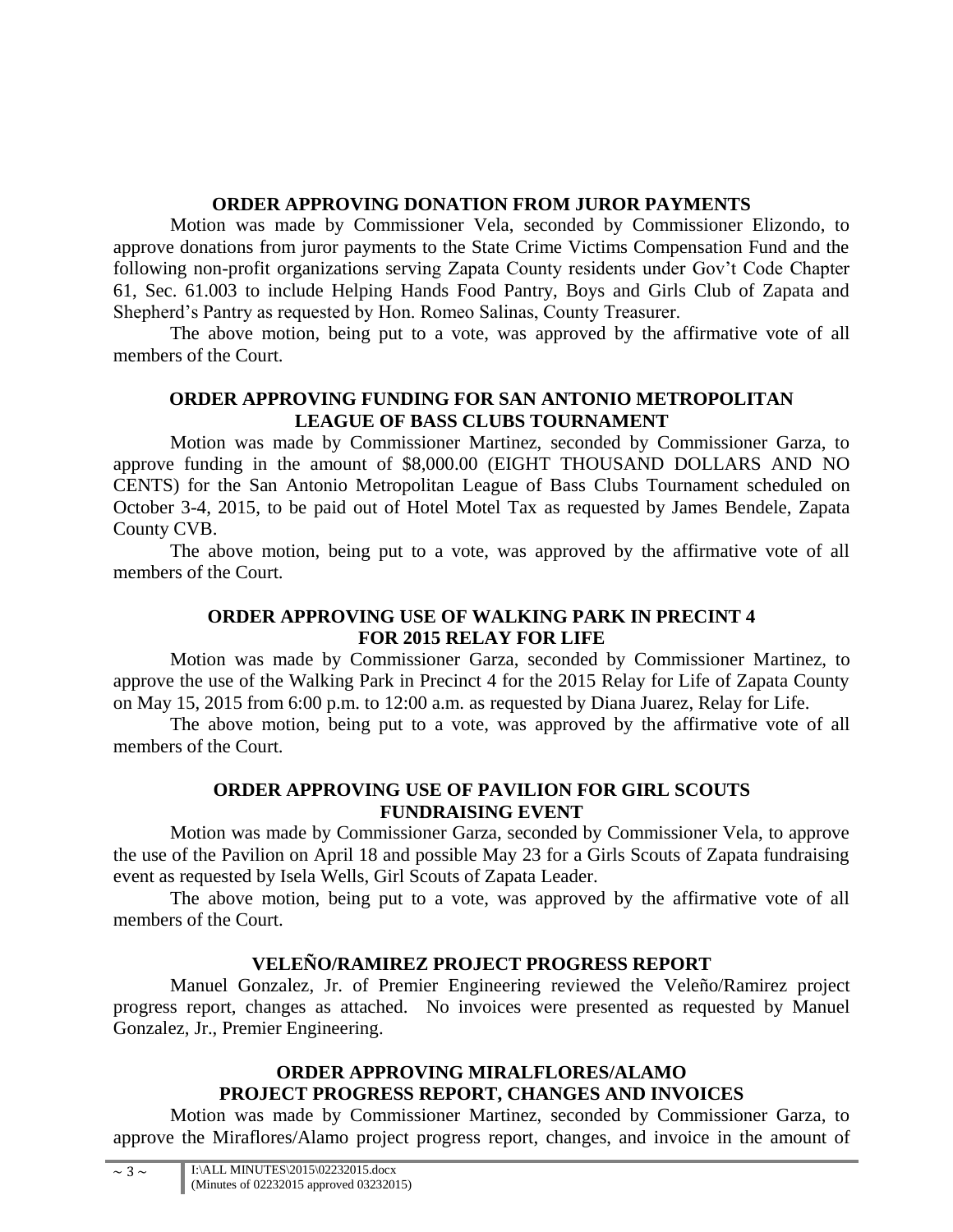\$80,573.59. Project is 53% complete, concrete pavement has been installed as requested by Manuel Gonzalez, Jr., Premier Engineering.

The above motion, being put to a vote, was approved by the affirmative vote of all members of the Court.

# **FALCON LAKE EAST III PROJECT PROGRESS REPORT**

Manuel Gonzalez, Jr. of Premier Engineering reviewed the Falcon Lake East III project progress report, changes as attached. Progress is 90% complete; no invoices were presented as requested by Manuel Gonzalez, Jr., Premier Engineering.

# **FOUR SEASONS PROJECT PROGRESS REPORT**

Manuel Gonzalez, Jr. of Premier Engineering reviewed the Four Seasons project progress report as attached. Project is 50% complete; no invoices were presented as requested by Manuel Gonzalez, Jr., Premier Engineering.

# **LAS PALMAS PROJECT PROGRESS REPORT**

Manuel Gonzalez, Jr. of Premier Engineering reviewed the Las Palmas project progress report. They are working with contractor to extend sewer lines. They will use money in the budget to maximize connections with money available. No invoices were presented as requested by Manuel Gonzalez, Jr., Premier Engineering.

# **US 83 TXDOT UTILITY RELOCATION PROJECT PROGRESS REPORT**

Manuel Gonzalez of Premier Engineering reviewed the US 83 TxDot Utility Relocation project progress report. Waterlines have been moved to East side of the bridge. Hook ups are complete and lines are active. Other lines need to be moved and materials have been purchased. A lift station will be bidded out. A waterline in front of Best Western will have to be relocated. No invoices were presented as requested by Manuel Gonzalez, Jr., Premier Engineering.

# **RAMIREÑO WSC WATERLINE EXTENSION PROJECT PROGRESS REPORT**

Manuel Gonzalez of Premier Engineering reviewed the Ramireño WSC Waterline Extension project progress report. Materials have been purchased. A crew will be needed to install a 6" line from Ramireño to Midcon. No invoices were presented as requested by Manuel Gonzalez, Jr., Premier Engineering.

# **ORDER APPROVING SPEED HUMP AND LINE ITEM TRANSFERS**

Motion was made by Commissioner Martinez, seconded by Commissioner Garza, to approve the installation of the following speed hump at 1414 Diaz (Medina Addition) as requested by Hon. Norberto Garza, Commissioner Pct. 4.

The above motion, being put to a vote, was approved by the affirmative vote of all members of the Court.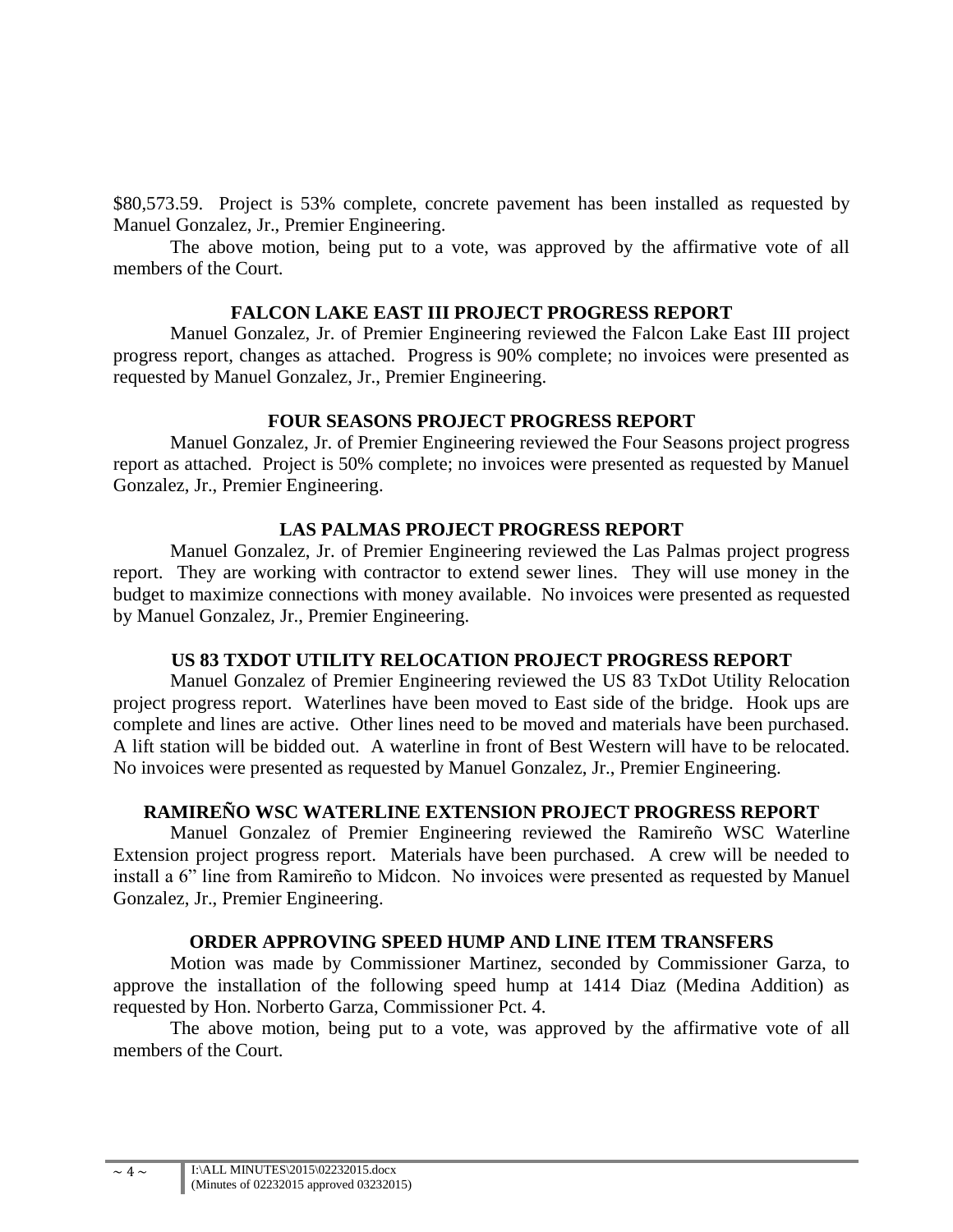|             | <b>DEPARTMENT</b>                      | <b>LINE ITEM</b> | <b>FUND</b>             | <b>AMOUNT</b> |
|-------------|----------------------------------------|------------------|-------------------------|---------------|
| <b>FROM</b> | Judge's Office                         | 10-400-437       | Postage                 | \$175.34      |
| TO          | Postage                                | 10-409-311       | Postage                 | \$175.34      |
| <b>FROM</b> | <b>County Clerk</b>                    | 10-403-311       | Postage                 | \$522.30      |
| TO          | Postage                                | 10-409-311       | Postage                 | \$522.30      |
| <b>FROM</b> | District Clerk                         | 10-450-311       | Postage/Express/Freight | \$1,330.49    |
| TO          | Postage                                | 10-409-311       | Postage                 | \$1,330.49    |
| <b>FROM</b> | JP's                                   | 10-455-314       | Postage                 | \$62.39       |
| TO          | Postage                                | 10-409-311       | Postage                 | \$62.39       |
| <b>FROM</b> | <b>County Attorney</b>                 | 10-475-311       | Postage/Express/Freight | \$15.84       |
| TO          | Postage                                | 10-409-311       | Postage                 | \$15.84       |
| <b>FROM</b> | Auditor                                | 10-495-311       | Postage                 | \$69.04       |
| TO          | Postage                                | 10-409-311       | Postage                 | \$69.04       |
| <b>FROM</b> | Tax Office                             | 10-499-311       | Postage                 | \$9,033.95    |
| TO          | Postage                                | 10-409-311       | Postage                 | \$9,033.95    |
| <b>FROM</b> | Sheriff's Office                       | 10-560-311       | Postage/Freight         | \$707.32      |
| TO          | Postage                                | 10-409-311       | Postage                 | \$707.32      |
| <b>FROM</b> | Code Enforcement                       | 10-596-311       | Postage                 | \$348.11      |
| TO          | Postage                                | 10-409-311       | Postage                 | \$348.11      |
| <b>FROM</b> | $\overline{49}$ <sup>th</sup> District | 10-435-311       | Postage                 | \$22.06       |
| TO          | Postage                                | 10-409-311       | Postage                 | \$22.06       |

Motion was made by Commissioner Martinez, seconded by Commissioner Garza, to approve the following line item transfers:

in order to meet budget requirements as requested by Audelia Hernandez, County Judge's Office.

The above motion, being put to a vote, was approved by the affirmative vote of all members of the Court.

### **ORDER APPROVING RESOLUTION TO APPROVE THE MENTORING AND WORKFORCE SKILLS DEVELOPMENT DELINQUENCY PREVENTION INITIATIVE**

Motion was made by Commissioner Garza, seconded by Commissioner Martinez, to approve a Resolution to approve the Mentoring and Workforce Skills Development; Delinquency Prevention Initiative to the Office of the Governor, Criminal Justice Division as requested by Roger Miller, Juvenile Probation.

The above motion, being put to a vote, was approved by the affirmative vote of all members of the Court.

## **MOTION WAS MADE BY COMMISSIONER GARZA, SECONDED BY COMMISSIONER MARTINEZ, TO ENTER INTO EXECUTIVE SESSION**